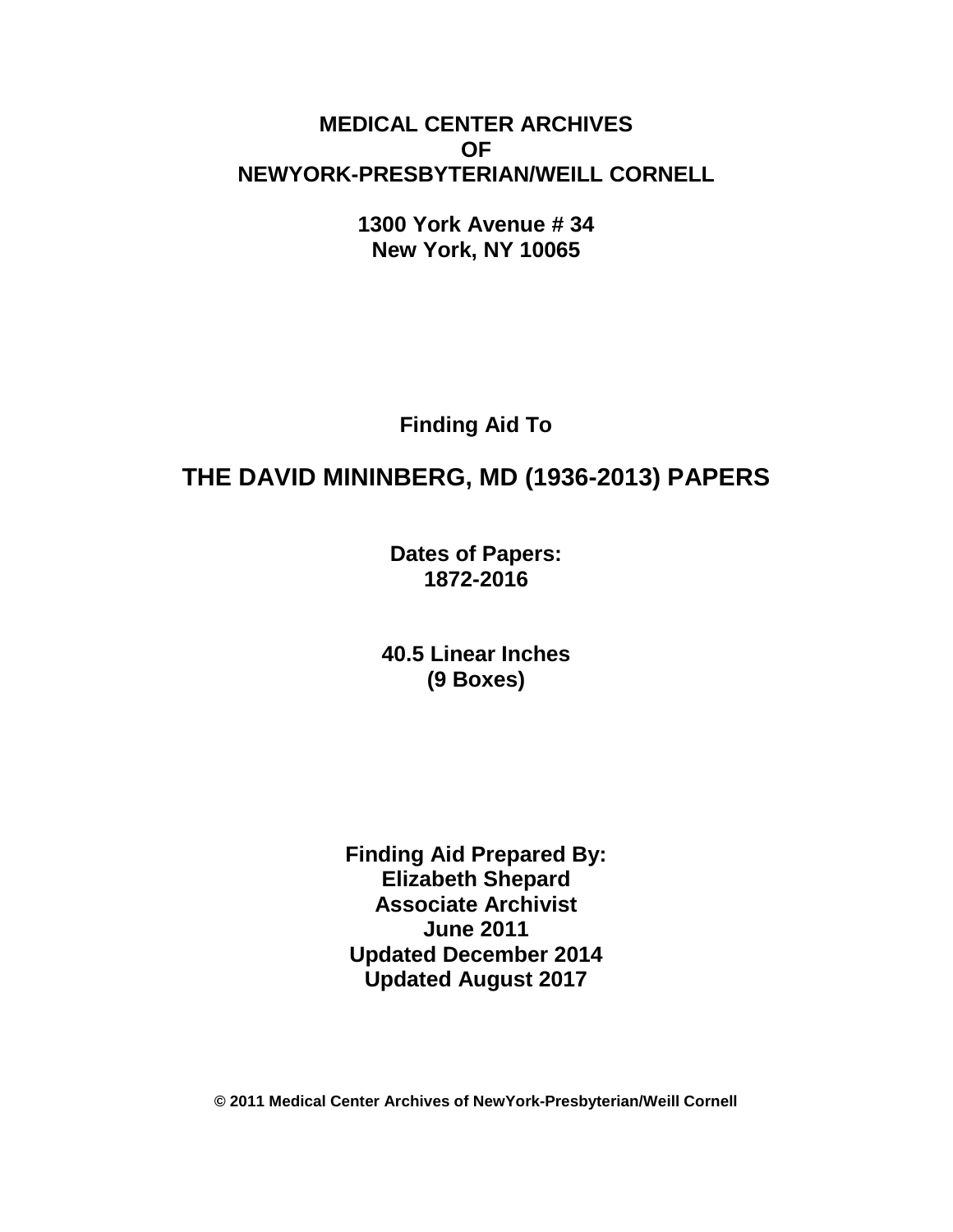## **PROVENANCE:**

David Mininberg donated series I-IV in October 1999. In October 30, 2014, Mrs. Anne Mininberg donated her husband's ancient medicine research files. In November 2016, Mrs Mininberg donated six more folders of materials on ancient history filed in Box 9.

# **ADMINISTRATIVE/BIOGRAPHICAL NOTE:**

Dr. Mininberg graduated from New York Medical College in 1961. After graduation, he received further training as an intern at Beth Israel Hospital, surgical resident at East Orange Veterans Hospital, and urology resident at New York Medical College. In 1976, he came to Cornell University Medical College as an instructor in urology. He rose to clinical associate professor of surgery and associate attending surgeon (urology) in 1977. In 1985, he was appointed the director of pediatric urology. He died in 2013.

He was co director of the American Austrian Foundation. He was involved with organizing the Salzburg Cornell Seminars, Colleagues of Medicine, and Max Kade Fellowship programs. In addition, he was an expert in ancient medicine and wrote several articles on the topic. He worked with the Metropolitan Museum of Art in studying the mummies in the museum's collection.

# **SCOPE AND CONTENT NOTE:**

These records contain files related to Dr. Mininberg's work with the American Austrian Foundation. Two programs were funded by the American Austrian Foundation were Max Kade Fellowships (1996-1999), and the Salzburg Cornell Seminars (1993-1999). The Colleagues in Medicine (1992-1998) international physicians were graduates of the Seminar program. An additional series documents Dr. Mininberg's research on ancient medicine.

## **Series I: Colleagues in Medicine, 1992-1998 (Box 1)**

The Colleagues in Medicine Program was established in 1993 by the New York Hospital-Cornell Medical Center. Physicians could call a toll free phone number and be connected to a specialist at the medical center for consultations. In 1997, the program opened up to international physicians who had participated in the Salzburg Cornell Seminar.

## **Series II: Max Kade Fellowships, 1996-1999 (Box 1-2)**

This program sponsored by American Austrian Foundation was offered to 4th year medical students who wanted an international fellowship experience. The Salzburg Cornell Seminars was part of the fellowship experience.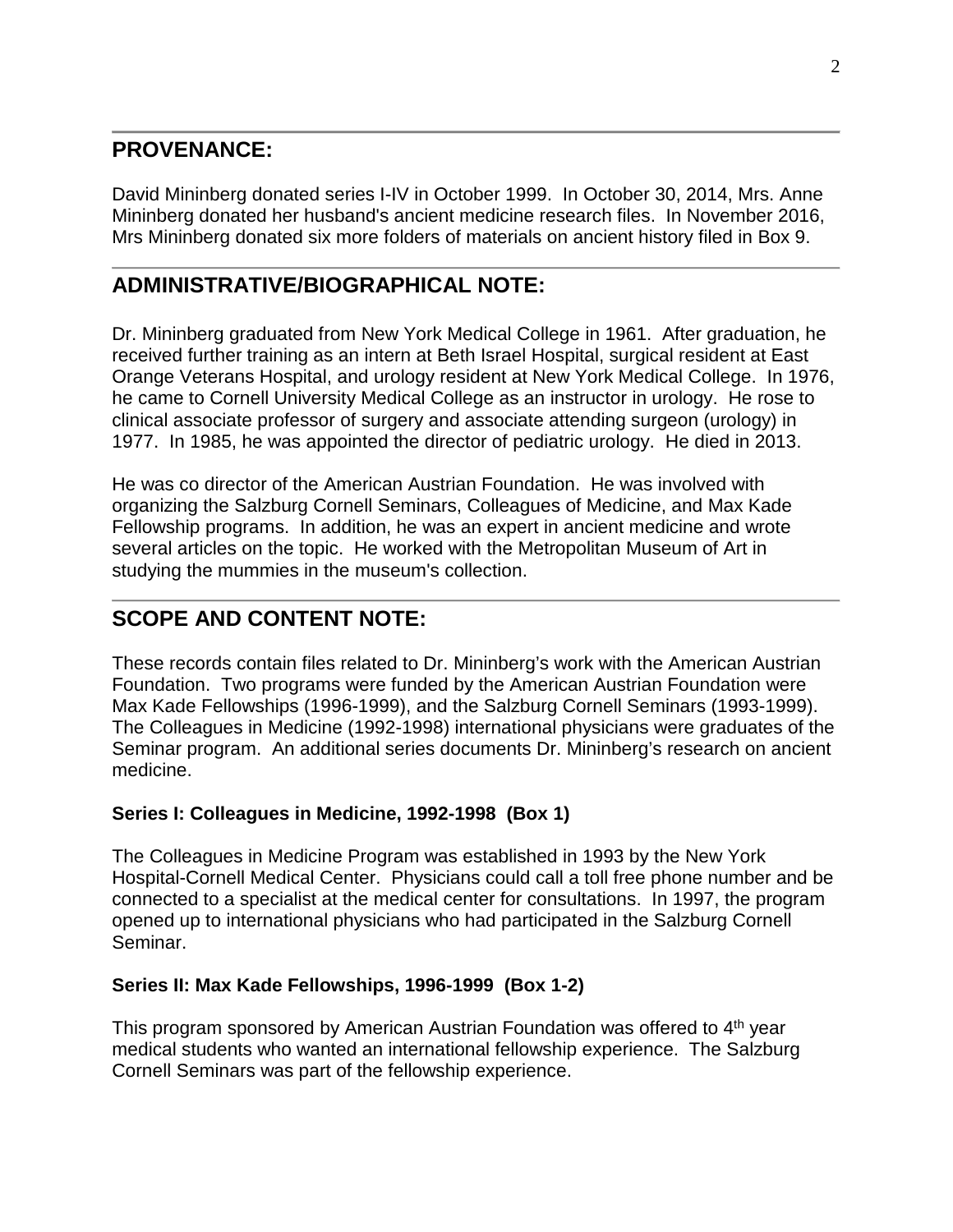## **Series III: Salzburg Cornell Medical Seminars, 1993-1999 (Box 2)**

The Salzburg Cornell Seminars began in 1993 and was sponsored by the American Austrian Foundation and Cornell University Medical College. The program offered seminar programs on a given topic in Salzburg, Austria. The Cornell Seminars were modeled after the Salzburg Seminars in American Studies program that began in 1947. The Children's Hospital of Philadelphia and Duke University also had their own medical seminar programs.

## **Series IV: Miscellaneous, 1995-2013 (Box 2)**

The miscellaneous series includes a folder on the OASIS (Overseas Accident and Sickness Insurance Service) program

## **Series V: Ancient Medicine Research Files, 1872-2012 (Boxes 3-8)**

This series arranged alphabetically by author and subject contains articles and notes on ancient medicine research.

## **Series VI: Ancient Medicine Research Files: Addendum, 1914-2016 (Box 9)**

This additional ancient medical research files were added to the collection in November 2016

Three photos were removed and placed in the photographic collections.

Three cds were removed and placed in the cd collection.

# **ACCESS RESTRICTIONS:**

There is some patient information covered by the federal law, HIPAA in the Colleague in Medicine series. The Max Kade Fellowship series contains some confidential information on applicants.

## **RELATED MATERIAL:**

None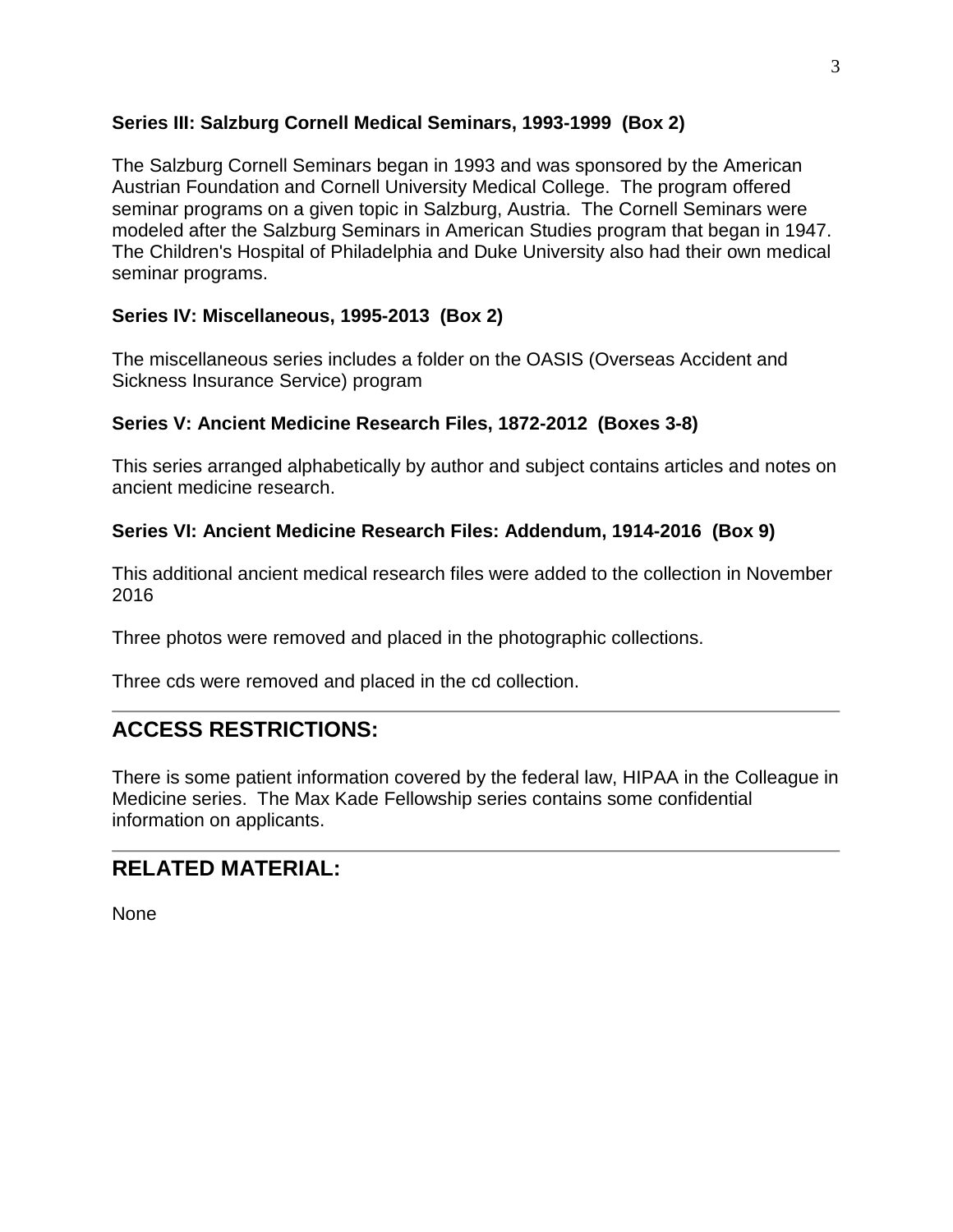# **BOX AND FOLDER LIST:**

## **Box 1: Series I, Colleagues in Medicine, 1992-1998**

| <b>Folder:</b> | <b>Description:</b>                                               |
|----------------|-------------------------------------------------------------------|
| $\mathbf 1$    | <b>American Austrian Foundation, 1992-1993</b>                    |
| 2              | Colleague in Medicine, Brochures, undated                         |
| 3              | Colleague in Medicine, Correspondence re Patients, 1992-1994      |
| (HIPAA)        |                                                                   |
| 4              | Colleague in Medicine, Correspondence re Physicians participants, |
| 1995           |                                                                   |
| 5              | Colleague in Medicine, Correspondence re Physicians participants, |
| 1996           |                                                                   |
| 6              | Colleague in Medicine, Correspondence re Physicians participants, |
| 1997           |                                                                   |
| 7              | Colleague in Medicine, Correspondence re Physicians participants, |
| 1998           |                                                                   |
| 8              | Colleague in Medicine, Correspondence re Physicians participants, |
|                | undated                                                           |

## **Box 1: Series II, Max Kade Fellowships, 1996-1999**

|               | Folder:        | <b>Description:</b>                                                                    |
|---------------|----------------|----------------------------------------------------------------------------------------|
| 9             |                | Max Kade Fellowships, 1996                                                             |
| <b>Box 2:</b> |                | Series II, Max Kade Fellowship, 1996-1999                                              |
|               | Folder:        | <b>Description:</b>                                                                    |
| 2<br>3        |                | Max Kade Fellowships, 1997<br>Max Kade Fellowships, 1998<br>Max Kade Fellowships, 1999 |
| <b>Box 2:</b> |                | Series III, Salzburg Cornell Seminars, 1993-1999                                       |
|               | <b>Folder:</b> | <b>Description:</b>                                                                    |

- Salzburg Cornell Seminars, 1993-1999
- Salzburg Cornell Seminars, 1994
- Salzburg Cornell Seminars, 1995
- Salzburg Cornell Seminars, 1996
- 8 Salzburg Cornell Seminars, 1997<br>9 Salzburg Cornell Seminars, 1998
- Salzburg Cornell Seminars, 1998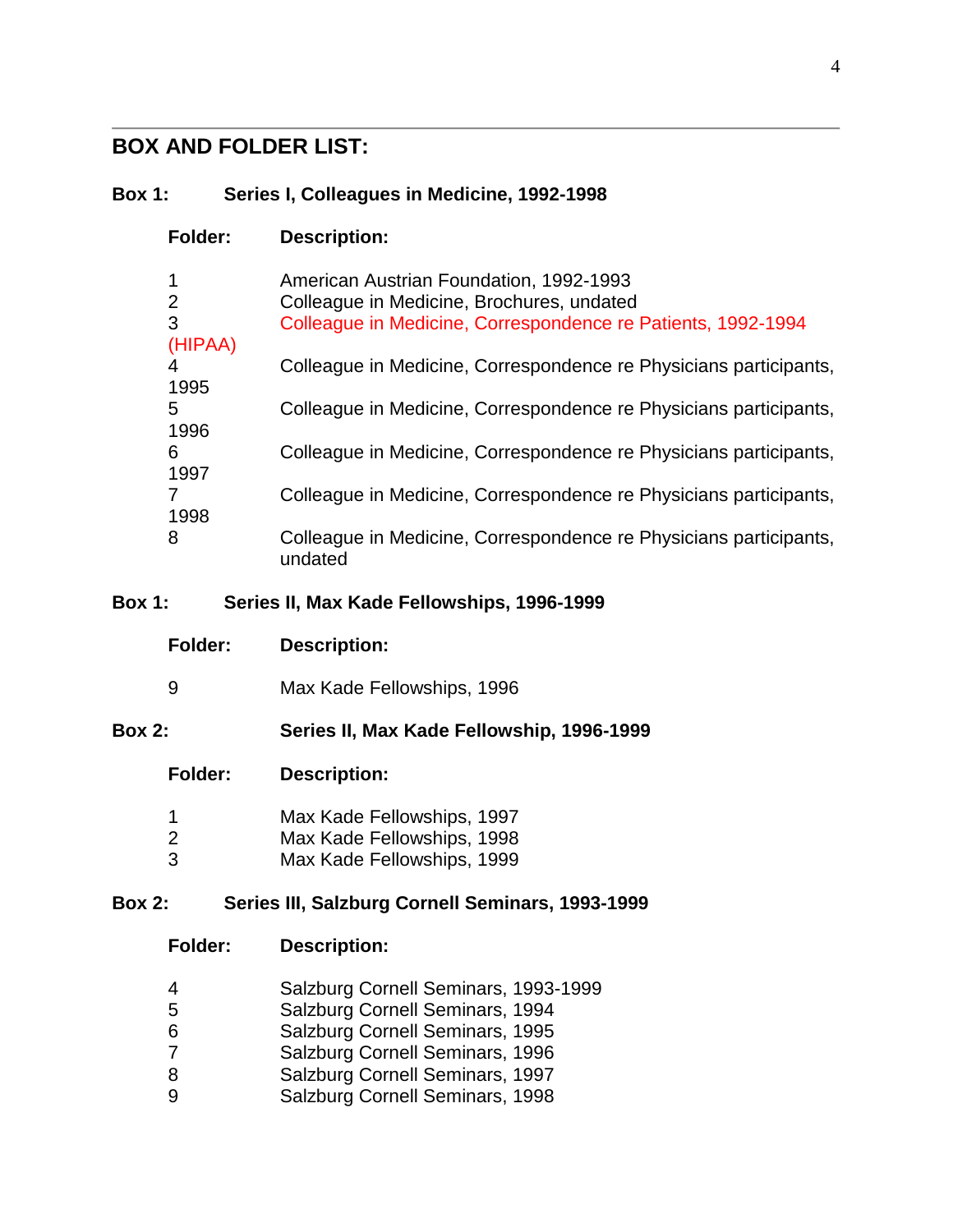Salzburg Cornell Seminars, 1999

#### **Box 2: Series IV, Miscellaneous, 1995-2013**

| <b>Folder:</b> | <b>Description:</b> |
|----------------|---------------------|
|                |                     |

- OASIS, 1997-1998
- Miscellaneous, 1995-2013

#### **Box 3: Series V, Ancient Medicine Research Files, 1872-2012**

#### **Folder: Description:**

| 1 | Universal A, 1959-2007 |
|---|------------------------|
|   | .                      |

- Universal, B, 1959-1987
- Universal, C-D, 1989-2001
- Universal, E-F, 1983-1995
- Universal, G, 1967-2008
- Universal, H, 1940-1997
- Universal, J, 1955-1994
- Universal, K, 1913-1994
- Universal, L, 1975-1995
- Universal, M, 1981
- Universal, P-Q, 1967-2004
- Universal, S, 1953-1996
- Universal, T, 1920-1958
- Universal, W-Z, 1948-2001

#### **Box 4: Series V, Ancient Medicine Research Files, 1872-2012**

#### **Folder: Description:**

- Egypt, Aa-An, 1976-2001
- Egypt, Ao-Az, 1969-2004
- Greece/Rome, A, 1989-2008
- Levant, A-B, 1996
- Mesoamerica, A-B, undated
- Mesopotamia, A, 1988
- Universal, A-B, undated
- Assyria, B, undated
- Egypt, Ba-Bal, 1962-1994
- Egypt, Bam-Bar, 1911-1988
- Egypt, Bas-Baz, 1945-1980
- Egypt, Bb-Bo, 1736-1997
- Egypt, Bj-Bz, 1937-2009
- Greece/Rome, B, 1981-2003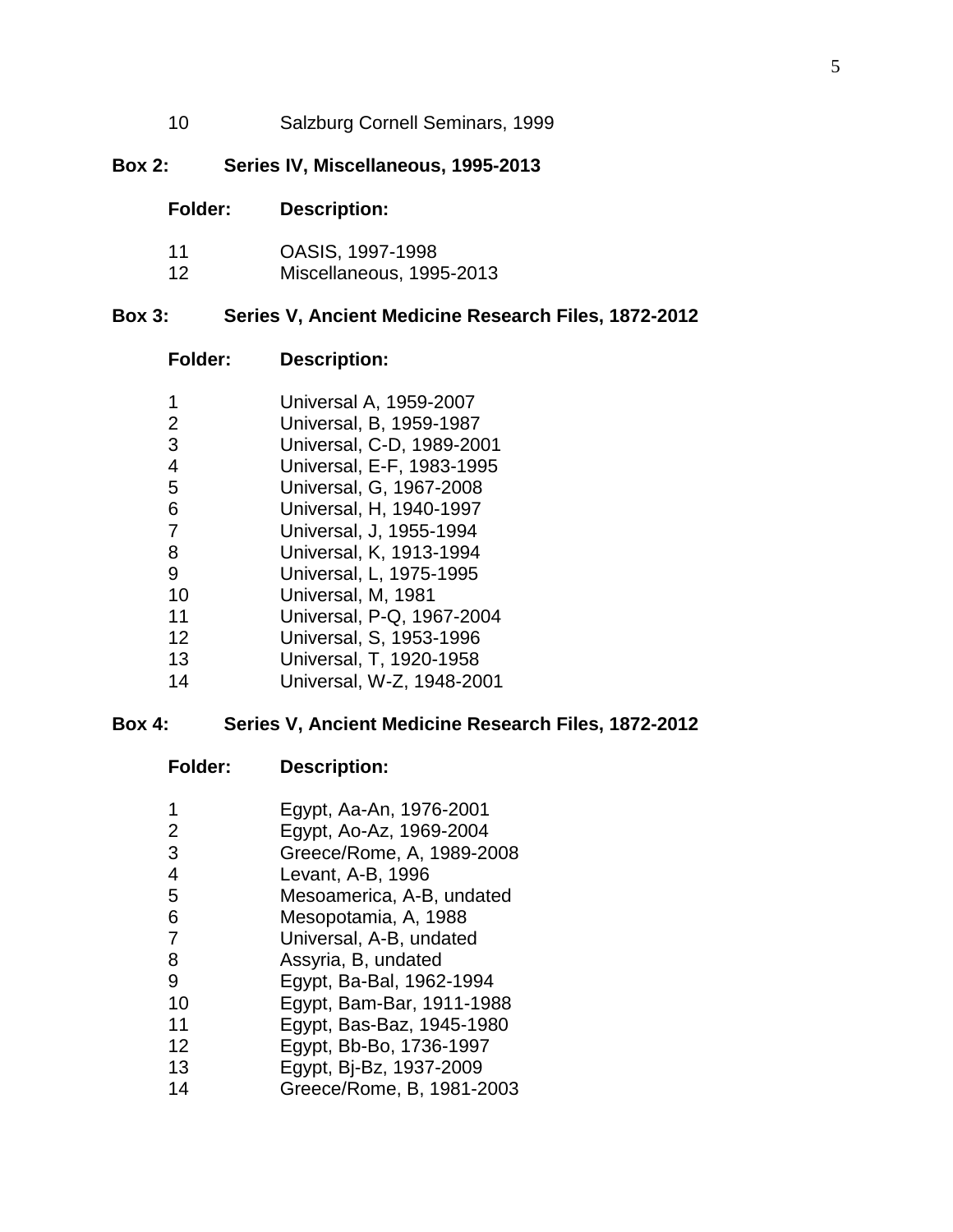- Mesopotamia, B, 1994-2003
- Americas, C-D, undated
- Egypt, C, 1939-2008
- Greece/Rome, C-G, undated
- Levant, C-G, undated
- Mesopotamia, C-D, undated
- Universal, C-G, undated
- Egypt, Da, 1923-2010
- Egypt, Db-Dz, 1913-2004

#### **Box 5: Series V, Ancient Medicine Research Files, 1872-2012**

- **Folder: Description:**
- Americas, E-F, undated
- Egypt, E, 1923-2005
- Mesopotamia, E-F, 2000-2005
- South America, E-G, 1982-2001
- Egypt, F, 1958-1999
- Egypt, Ga-Gi, 1917-2004
- Egypt, Go-Gz, 1967-2004
- Mesopotamia, G, 2002
- Americas, H, 1992-2003
- Egypt, Ha, 1931-2010
- Egypt, He-Hz, 1917-2002
- Greece/Rome, H, 1980-2003
- Levant, H-J, 1965-1993
- Mesopotamia, H, 1966
- Universal, H-J, undated

#### **Box 6: Series V, Ancient Medicine Research Files, 1872-2012**

**Folder: Description:**

| 1              | Americas, Egypt, Greece/Rome, Mesopotamia, Universal, I, |
|----------------|----------------------------------------------------------|
| undated        |                                                          |
| $\overline{2}$ | Americas, J, undated                                     |
| 3              | Egypt, J, 1908-2005                                      |
| 4              | Greece/Rome, J, 1990-2003                                |
| 5              | Mesopotamia, J, 1993                                     |
| 6              | Americas, K-L, 1975-1988                                 |
| 7              | Egypt, K-L, 1950-2006                                    |
| 8              | Greece/Rome, K-Q, 1930                                   |
| 9              | Levant, K-Q, 1979-1994                                   |
| 10             | Mesopotamia, K-L, undated                                |
| 11             | Americas and China, L, undated                           |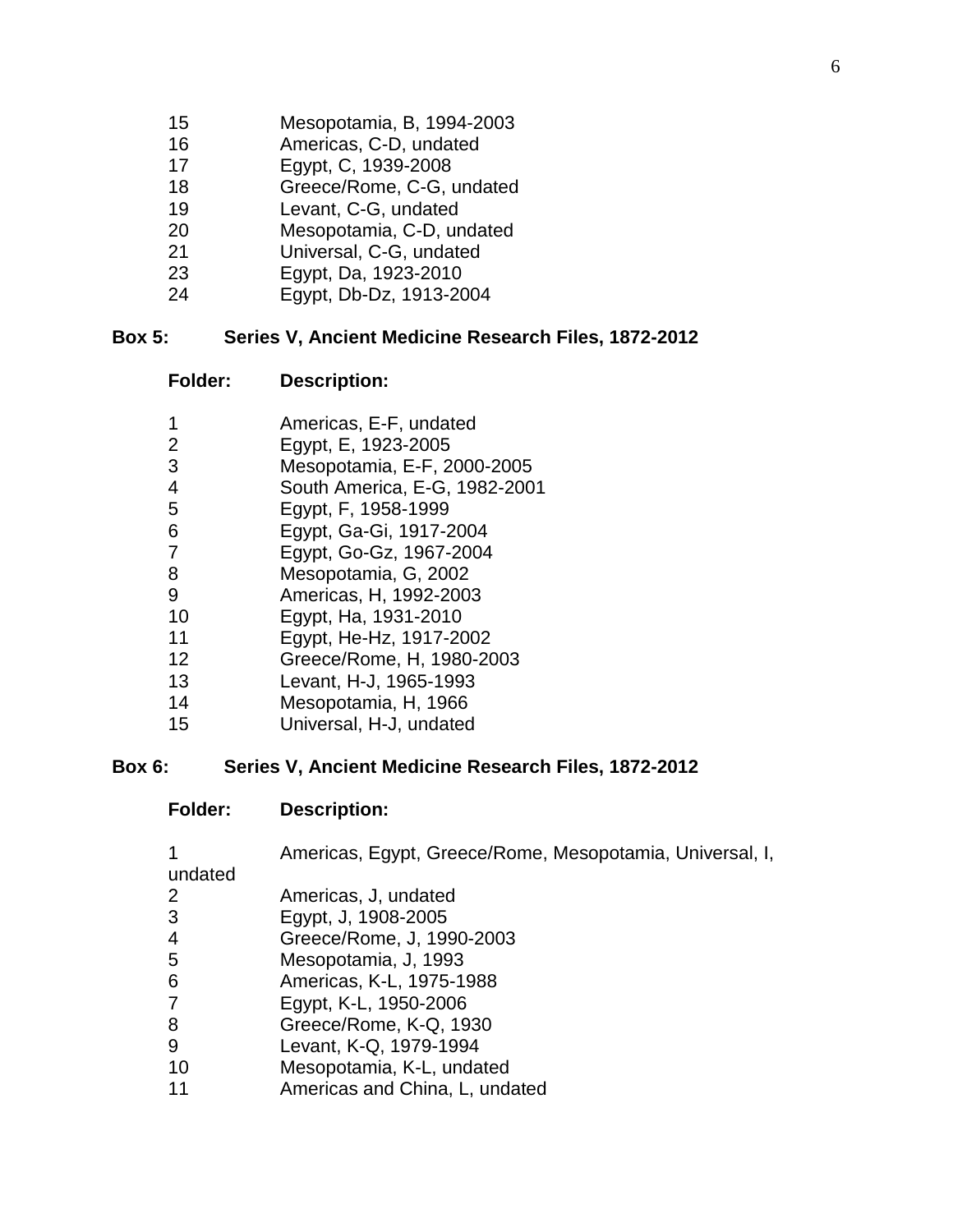- Egypt, L, 1931-1976
- Americas, Assyria, Mesopotamia, Universal, M-N, 1971-1978
- Egypt, Ma-Mc, 1915-2010
- Egypt, Me-Mz, 1900-1994
- Mesopotamia, M, 1982
- Egypt, N, 1954-2004
- Americas, Assyria, Egypt, Mesopotamia, Universal, O, 2002-2005
- Mesopotamia, O-Q, 1962
- Egypt, P-Q, 1890-2006
- Americas and China, R, undated

### **Box 7: Series V, Ancient Medicine Research Files, 1872-2012**

#### **Folder: Description:**

- Egypt, Ra-Ri, 1975-2010
- Egypt, Rj-Rz, 1912-1992
- Greece/Rome, R-S, 1895
- Levant, R-S, undated
- Mesopotamia, R, 1965-2004
- Universal, R-S, undated
- Americas, S, undated
- Assyria, S, undated
- Egypt, Sa-Sc, 1950-2003
- Egypt, Se-Sh, 1937-1990
- Egypt, Si-Sz, 1909-2002
- Mesopotamia, S, 1936-2006
- Americas Universal, T, 1989
- Egypt, T, 1950-1975
- Mesopotamia, T, undated
- Americas, Assyria, Greece, Mesopotamia, Universal, U, 1969
- Americas, Assyria, Greece, Mesopotamia, Universal, V, 1983-1995
- Mesopotamia, V-Z, undated

### **Box 8: Series V, Ancient Medicine Research Files, 1872-2012**

#### **Folder: Description:**

Americas, Assyria, Greece, Mesopotamia, Universal, W-Z, 1982-

- 
- Egypt,Wa-Wh, 1935-2004
- Egypt, Wh-Z, 1936-2006
- Greece, W, undated
- Asia, W, 2004
- Byzantium, 1872-2003
- Honey, 1990-2007